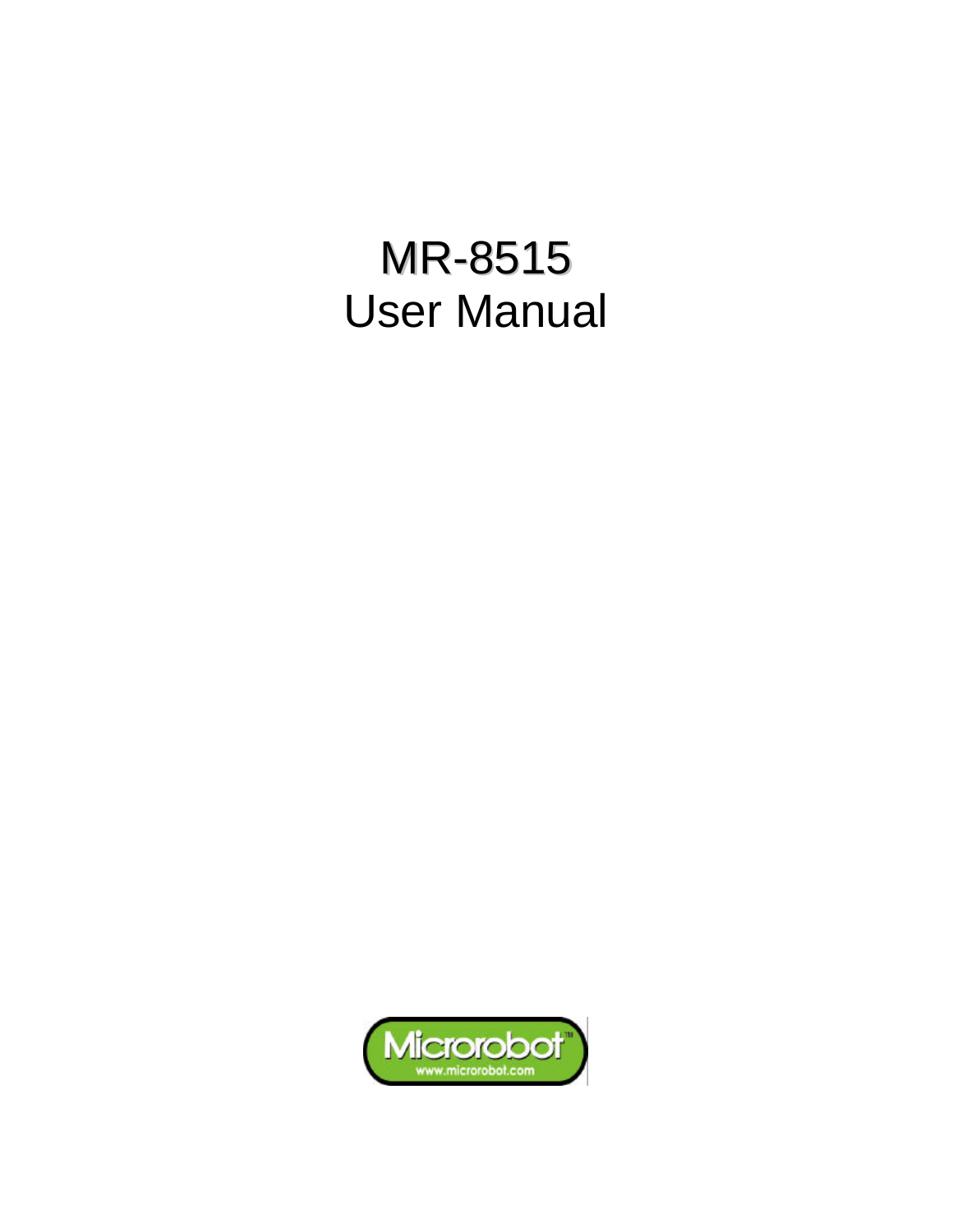# **CONTENTS**

#### **[PART 1 : MR-8515](#page-2-0)**

- [1. Introduction](#page-2-0)
- [2. Features](#page-2-1)

#### **[PART 2 : CPU Board](#page-3-0)**

- [1. Placement Diagram \(Silkscreen\)](#page-3-1)
- [2. Circuit Diagram](#page-4-0)
- [3. Parts List](#page-5-0)

#### **[PART 3 : Software Tools](#page-6-0)**

- [1. AVR Development Program Installation](#page-6-1)
- [2. How to use Microrobot AVR GCC](#page-6-2)
- [3. How to use AVR ISP \(In-System Programming\)](#page-6-2)

### **[PART 4 : Compile and Download](#page-7-0)**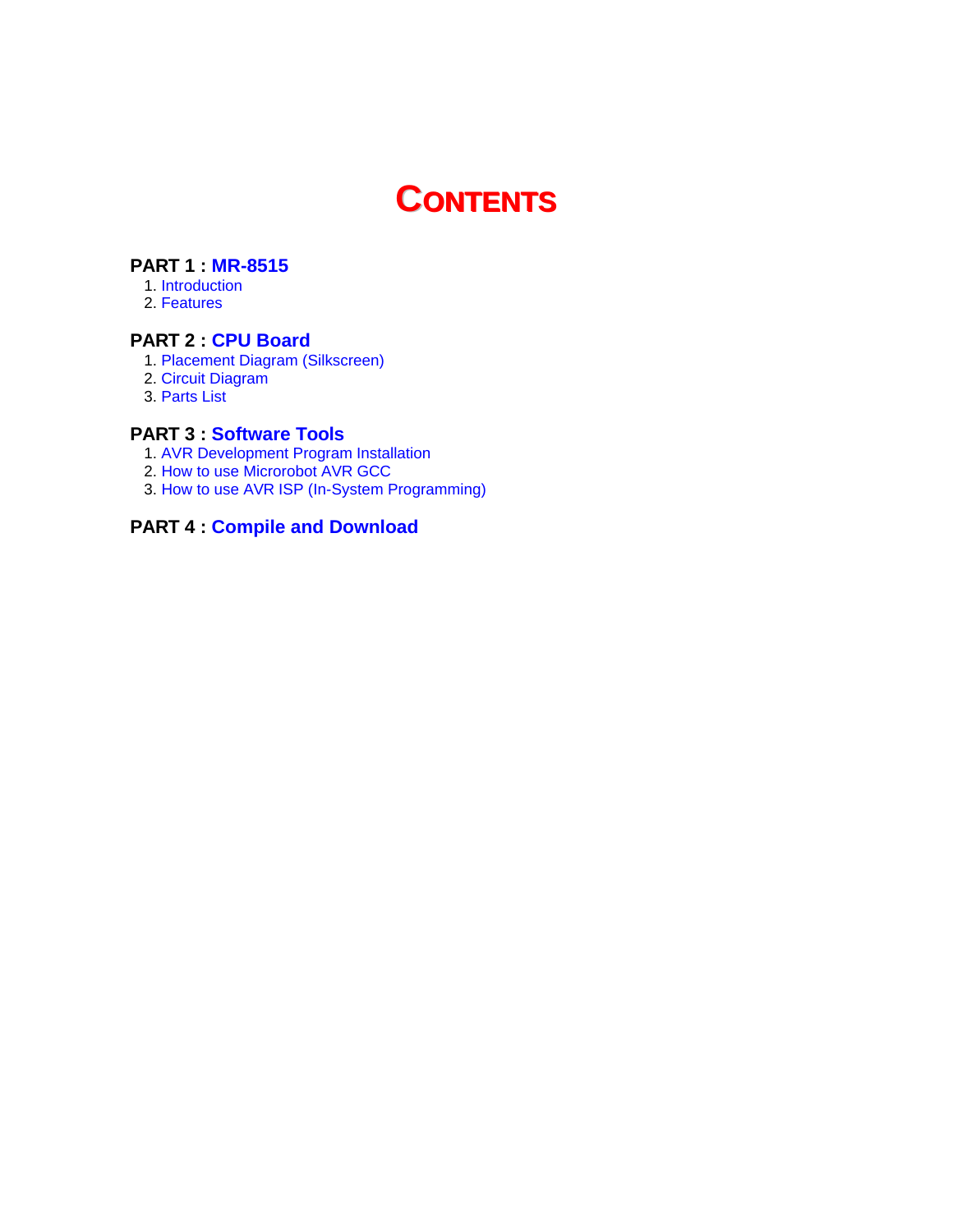# <span id="page-2-0"></span>**PART1 : MR-8515**

### **1. Introduction**

MR-8515 is a small pre-assembled CPU board, which has an ISP(In-System Programming) port, reset button, 8 MHz oscillator, and 32 I/O port pins. The MR-8515 uses an AT90S8515(Atmel AVR series) CPU chip as a controller. The AT90S8515 has 8K bytes In-System Programmable Flash memory, 512 bytes SRAM, 512 bytes EEPROM and many other peripherals. The user can download a program to the board without a ROM Writer using the ISP function. A free C-compiler (Microrobot AVR GCC) is provided.

### <span id="page-2-1"></span>**2. Features**

- AT90S8515 (Atmel AVR series, 8 MHz(8 MIPS))
- 8Kbyte ISP flash, 512 bytes SRAM, 512 bytes EEPROM, two Timers, UART
- ISP port
- SPI Serial Interface for In-System Programming
- ISP download indicating LED
- 32 I/O port pins
- Reset button
- Free Windows C compiler(Microrobot AVR GCC)
- ISP downloader(Optional)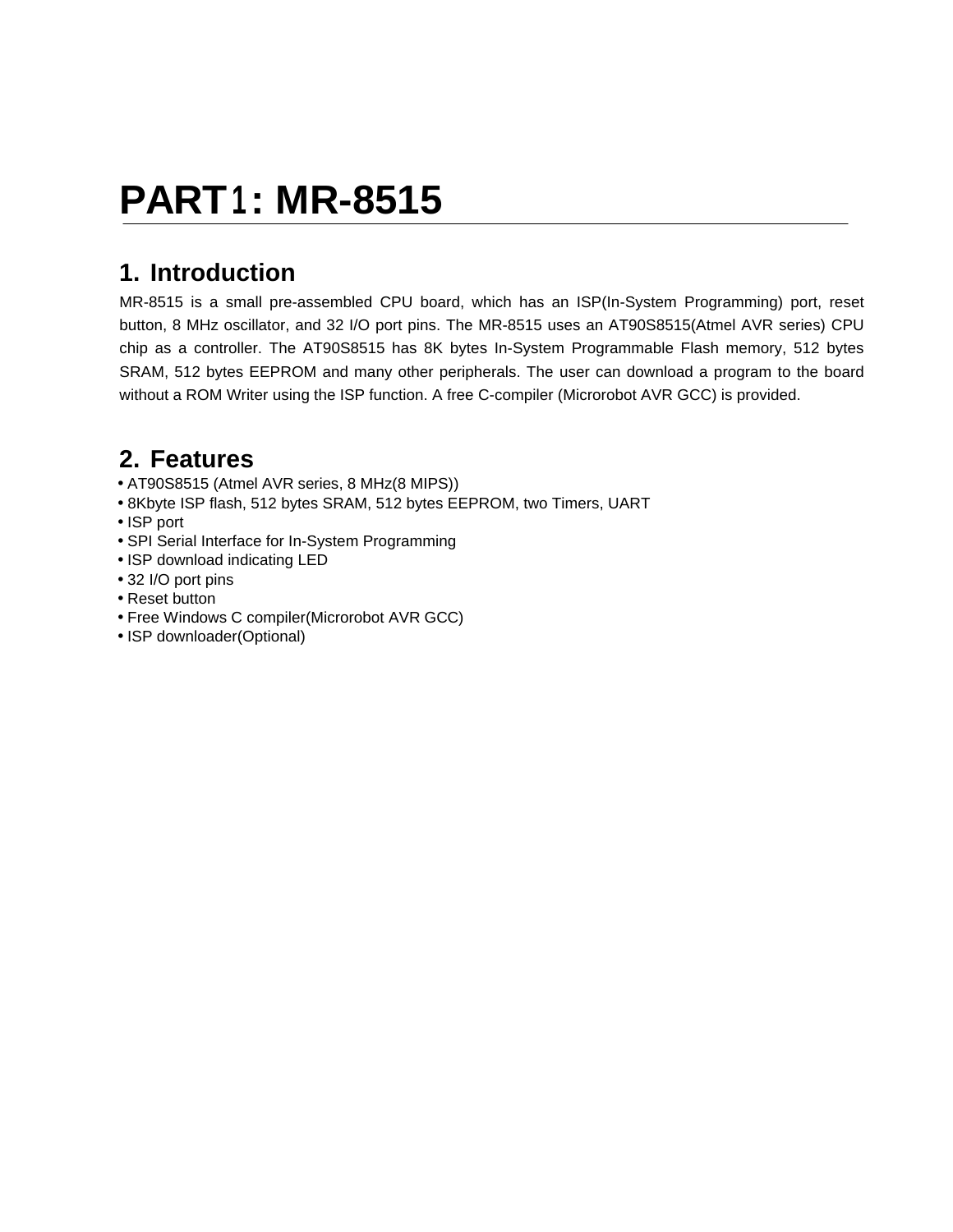# <span id="page-3-0"></span>**PART 2 : BOARD**

## <span id="page-3-1"></span>**1. Placement Diagram(Silkscreen)**



Fig 1.1 MR-8515 CPU board silkscreen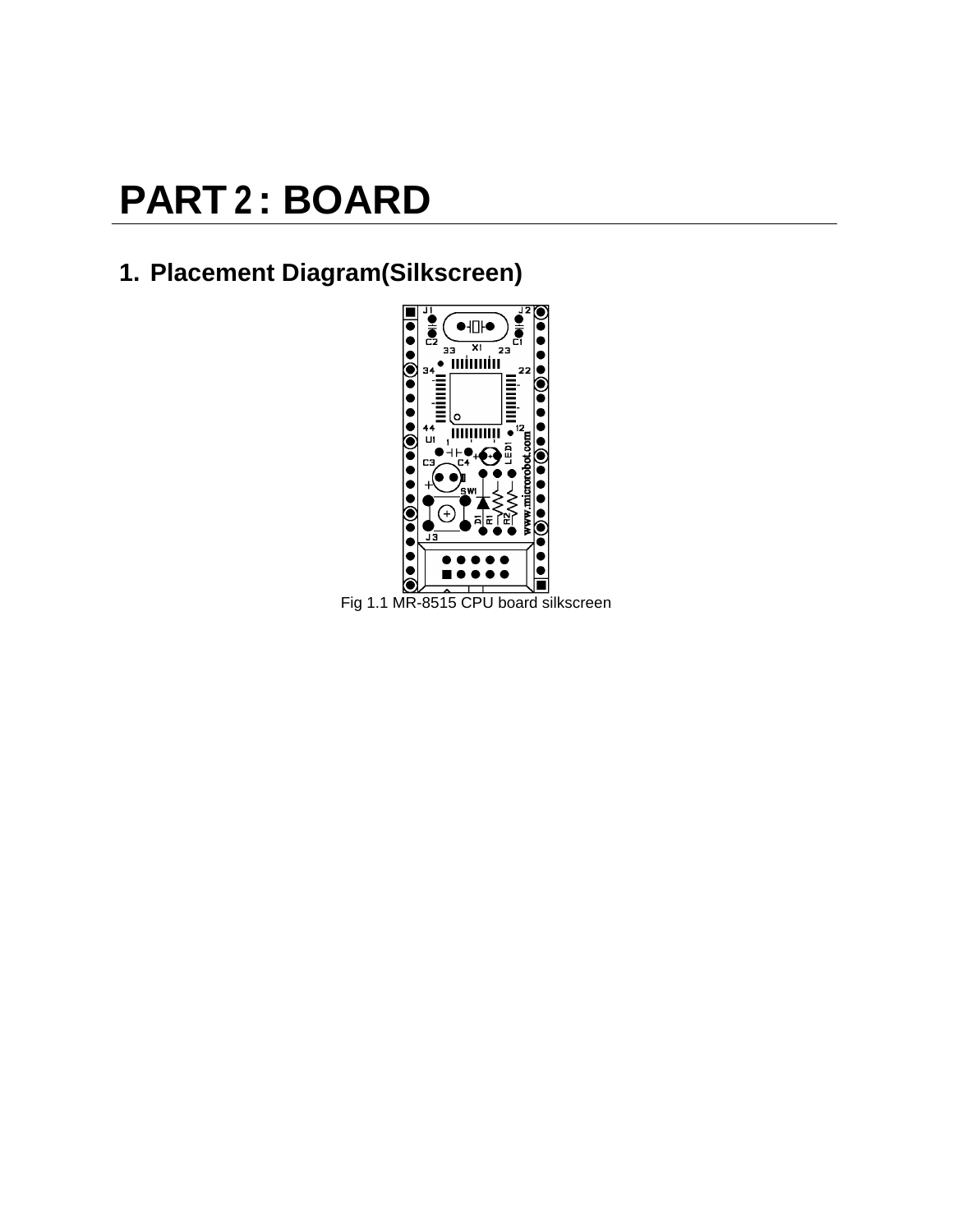### <span id="page-4-0"></span>**2. Circuit Diagram**

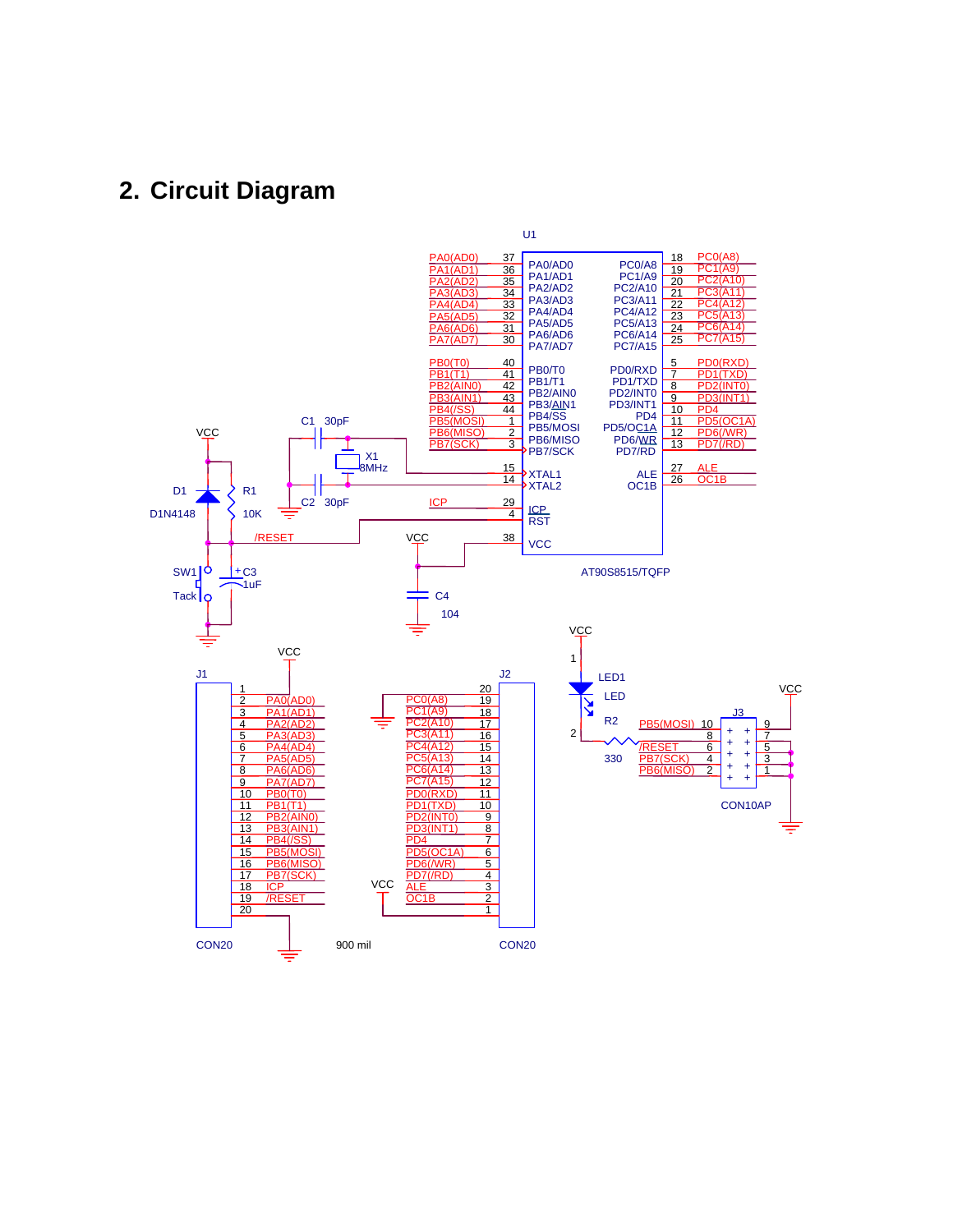## <span id="page-5-0"></span>**3. Parts List**

| <b>NO</b>      | Reference        | Parts name          | Value             | Qty. | Remark                        |
|----------------|------------------|---------------------|-------------------|------|-------------------------------|
|                | C1, C2           | Capacitor           | 30pF              | 2    | Ceramic Condenser             |
| $\overline{2}$ | C3               | ,,                  | 1uF/16V           |      | <b>Electrolytic Condenser</b> |
| 3              | C <sub>4</sub>   | 33                  | 104               |      | <b>Monolithic Condenser</b>   |
| 4              | D1               | Diode               | D1N4148           |      | DIP type                      |
| 5              | LED <sub>1</sub> | LED                 | RED 3ø            |      |                               |
| 6              | J1, J2           | Connector           | CON <sub>20</sub> |      | 1Line Header(male)            |
| 7              | J3.              | ,,                  | CON10AP           |      | HIF3F/10PIN                   |
| 8              | R <sub>1</sub>   | Resistor            | $10K\Omega$       |      | 1/4W DIP type                 |
| 9              | R <sub>2</sub>   | ,,                  | $330\Omega$       |      | 1/4W DIP type                 |
| 10             | SW <sub>1</sub>  | S/W                 | Tack S/W(Small)   |      |                               |
| 11             | U <sub>1</sub>   | <b>MCU</b>          | AT90S8515/TQFP    |      | <b>AVR Microcontroller</b>    |
| 12             | X <sub>1</sub>   | X-TAL               | 8MHz              |      | ATS type                      |
| 13             |                  | <b>PCB</b>          |                   |      | Main PCB                      |
| 14             |                  | Downloading         |                   |      | Option                        |
|                |                  | Adapter             |                   |      |                               |
| 15             |                  | <b>Ribbon Cable</b> |                   |      | Option(1m)                    |



Fig 2.1 Downloading Adapter **Fig 2.2 Ribbon cable** 

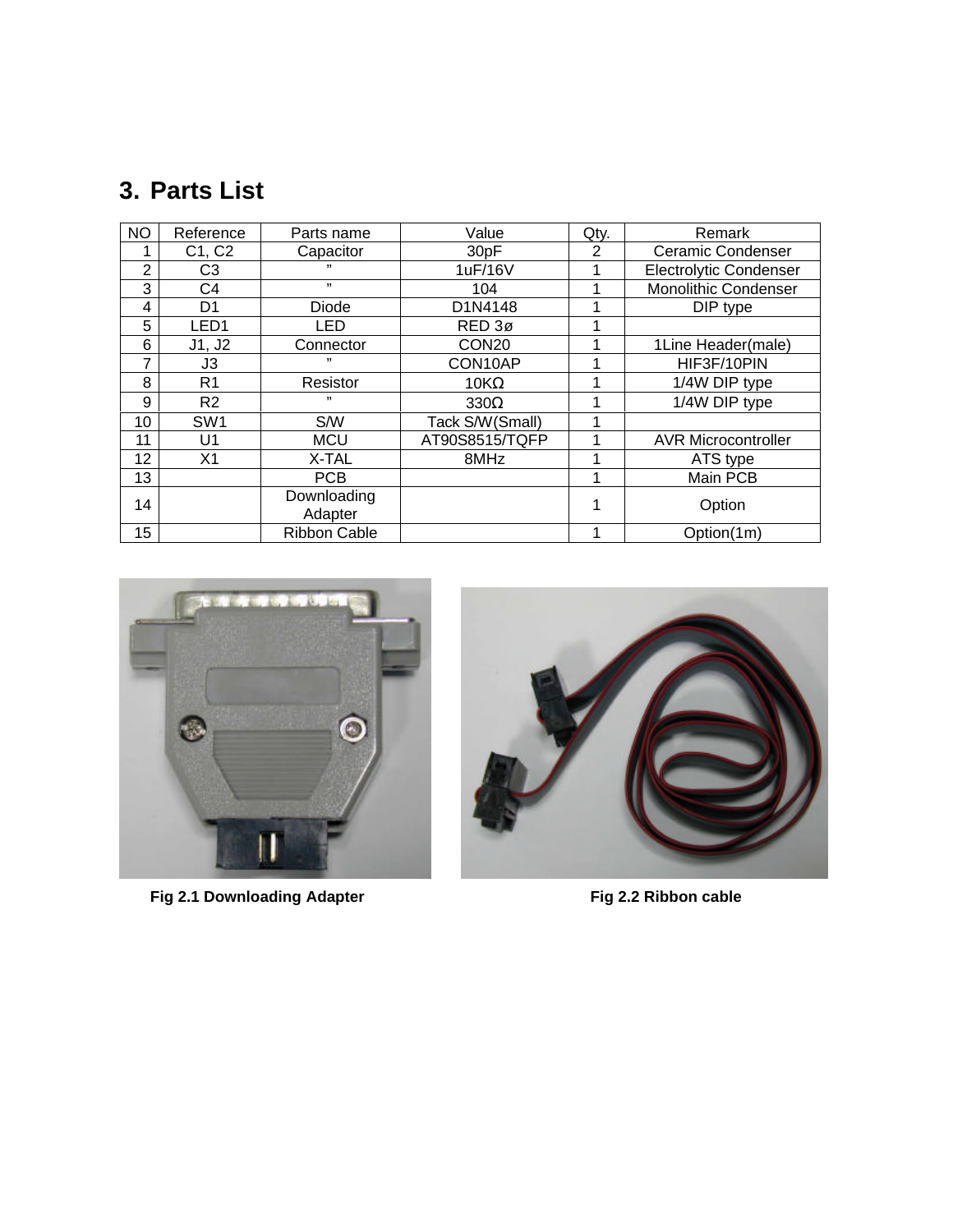# <span id="page-6-0"></span>**PART 3 : Software Tools**

## <span id="page-6-1"></span>**1. AVR Development Program Installation**

### **AVR Development Tools**

There are many different kinds of development tools for AVR microcontrollers. Atmel, the AVR CPU manufacturer, provides some AVR development tools free. Microrobot Co. Ltd. also provides a free Windows C-compiler.

**Wavrasm** : AVR assembler, Atmel. **AVR Studio** : AVR Emulator/Simulator, Atmel. **AVR ISP** : ISP downloading program, Atmel. **Microrobot AVR GCC** : C-compiler, Microrobot.

### <span id="page-6-2"></span>**System requirements for AVR development tools**

- Windows 9X/ME or NT/2000
- Pentium-133 or higher
- At least 4 Mbytes of RAM
- **•** CD-ROM Drive

### **AVR ISP installation:**

Run setup.exe in the CD's avr\_isp folder.

### **Microrobot AVR GCC installation**

Refer to the 'Microrobot AVR GCC User Guide.pdf' file in the CD's MaroGcc0.9C folder.

## **2. How to use Microrobot AVR GCC**

Refer to the 'Microrobot AVR GCC User Guide.pdf' file in the CD's MaroGcc0.9C folder.

## **3. How to use AVR ISP(In-System Programming)**

Refer to the 'AVR ISP Manual for Microrobot AVR Products.pdf' file.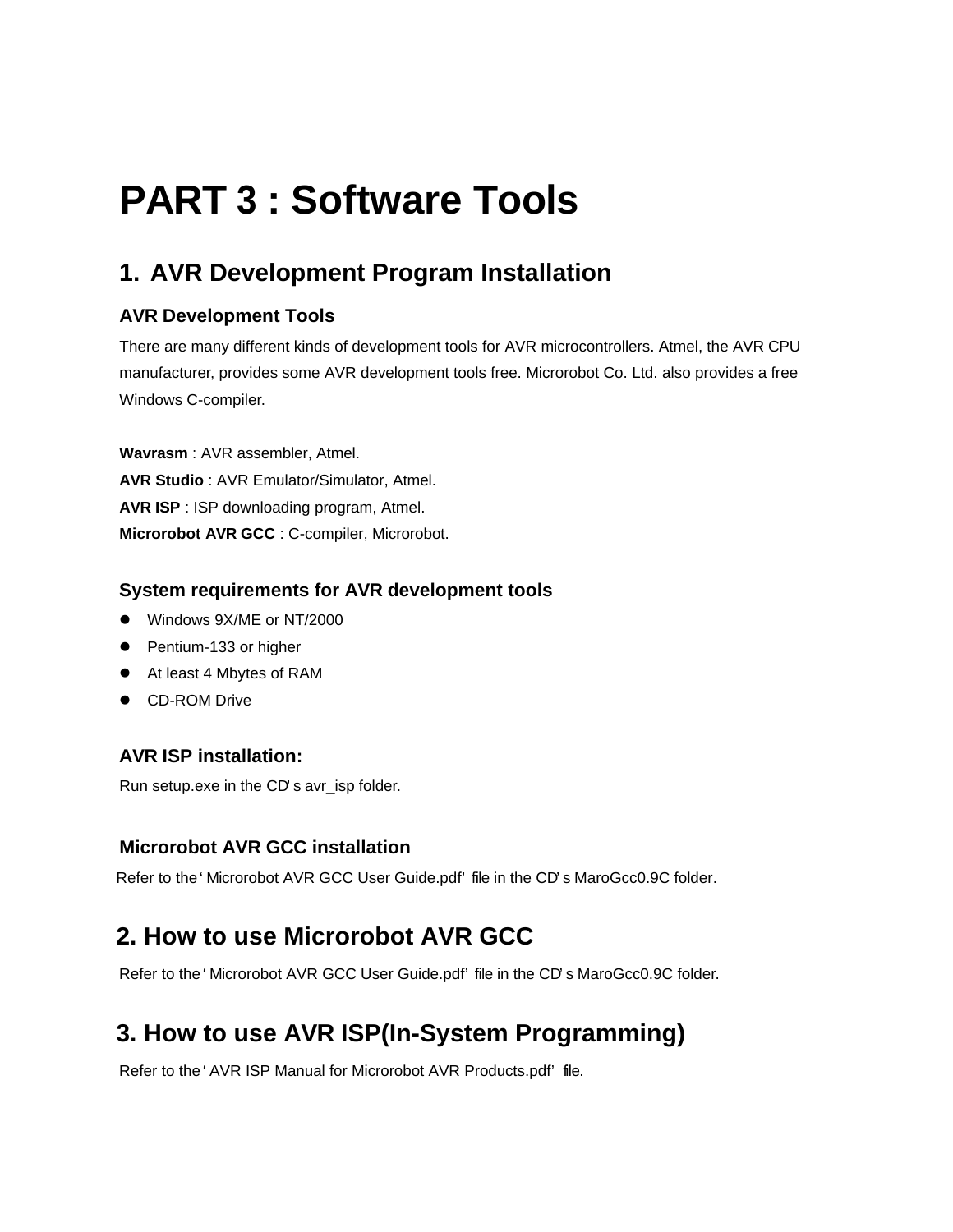# <span id="page-7-0"></span>**PART 4 : Compile and Download**

Compile the source file and download the executable file in the following order.

- Supply DC 5V to the J1's (or J2's) #1 pin and GND to the #20 pin.
- Connect the downloading adapter to the PC printer port. Then connect the downloading adapter and the CPU board by using the ribbon cable.
- Run the Microrobot AVR GCC.
- Open your source file.
- l Select 'Build → Build Option … → General tab'. The Build Option window appears. Select 'Intel hex' as a Hex format, 'at90s8515' as a microcontroller. Check 'Object file' and 'Rom file' boxes in the Generation menu. Type the folder you want as an Output Directory and click on OK.
- $\bullet$  Select 'Build  $\rightarrow$  Build Option  $\ldots \rightarrow$  Compiler tab'. Click on the 'Default' button and select 'Size' radio button in the Optimization box. Do not use 'Speed' optimization.
- $\bullet$  Select 'Build  $\rightarrow$  Build Option  $\ldots \rightarrow$  Linker tab'. Click on the 'User Link script' radio button and select 'C:\Program Files\Microrobot\Microrobot AVR GCC\Avr\lib\ldscripts\avr85xx.x' and click on OK.
- **•** Press F7 or select 'Build  $\rightarrow$  Build' menu to build.

(The source-editing window you want to build must be selected before building it if there are more than two source-editing windows.)

- If you see the following message: 'warning: asm operand1 probably doesn't match constraints' in the output message window, press F7 again.
- l 'Create ROM file. Build complete!' message appears in the output message window.
- Run the Atmel AVR ISP.
- $\bullet$  Select 'Project  $\rightarrow$  New Project' menu. Select a device.
- **I.** Click on the Program Memory window. Select 'File  $\rightarrow$  Load' menu load the \*.rom(or \*.hex) file.
- $\bullet$  Select 'Project  $\rightarrow$  Save Project' menu and save the project.
- $\bullet$  Select 'Options → Advanced...', Check ' ð Disable Signature Check' box in the Advanced Options message box.
- Select 'Program  $\rightarrow$  Auto-Program Options' menu. Check boxes properly.
- Press F5 for the 'Auto Programming'.
- Take a look at the downloading error messages in the output message window. If there is no 'verify error', uncheck the 'Verify Device check' box in Auto-Program Options.